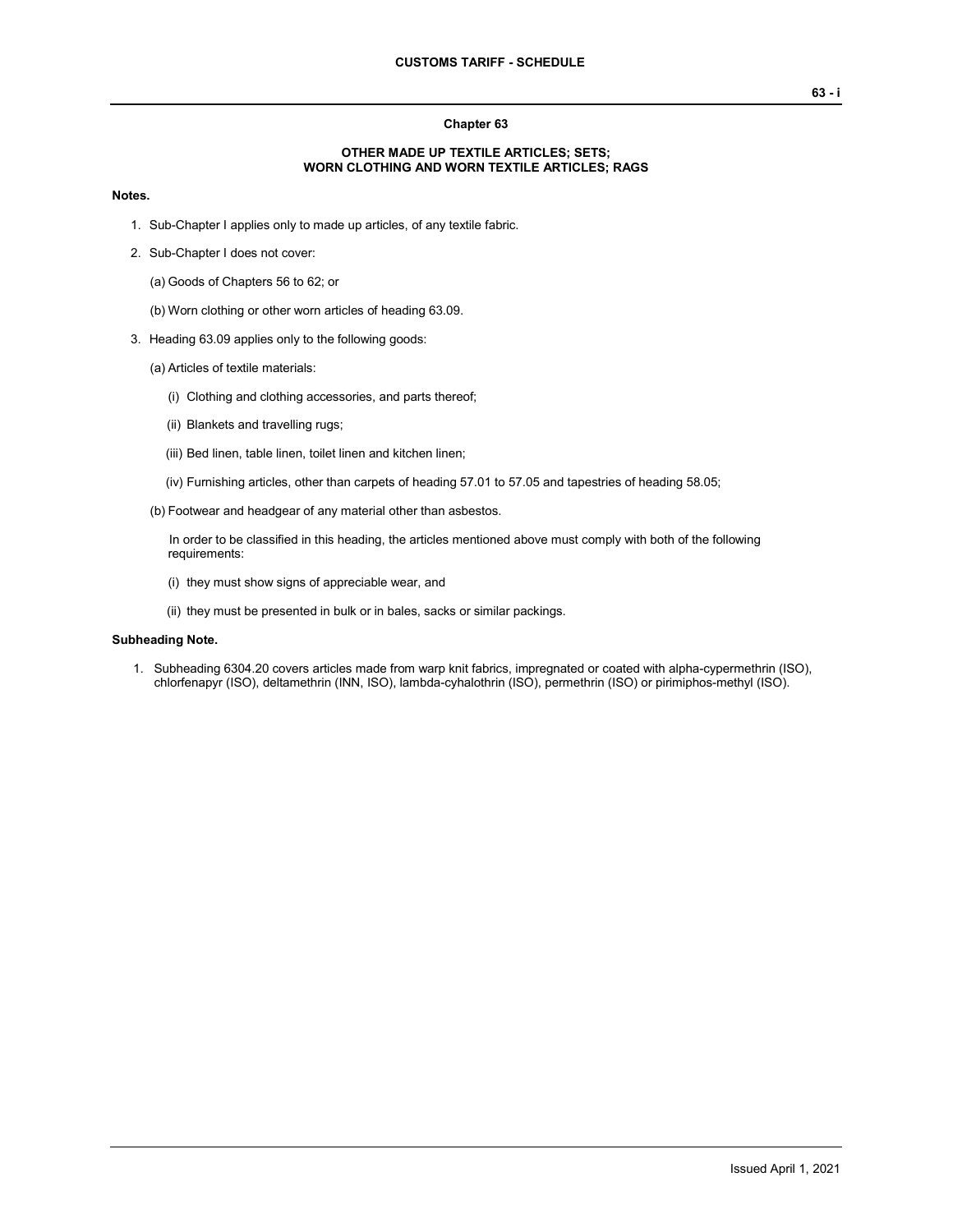# **CUSTOMS TARIFF - SCHEDULE**

| <b>Tariff</b><br>Item | <b>SS</b> | <b>Description of Goods</b>                                                                                       | Unit of<br>Meas. | <b>MFN</b><br><b>Tariff</b> | <b>Applicable</b><br><b>Preferential Tariffs</b>                                                                                                         |
|-----------------------|-----------|-------------------------------------------------------------------------------------------------------------------|------------------|-----------------------------|----------------------------------------------------------------------------------------------------------------------------------------------------------|
|                       |           | I. - OTHER MADE UP TEXTILE ARTICLES                                                                               |                  |                             |                                                                                                                                                          |
| 63.01                 |           | Blankets and travelling rugs.                                                                                     |                  |                             |                                                                                                                                                          |
|                       |           | 6301.10.00 00 - Electric blankets                                                                                 | <b>NMB</b>       | 17%                         | LDCT, UST, MXT, CIAT,<br>CT, CRT, IT, NT, SLT,<br>PT, COLT, JT, PAT,<br>HNT, KRT, CEUT, UAT,<br>CPTPT, UKT: Free<br>AUT: 12.5%<br>NZT: 12.5%             |
|                       |           | 6301.20.00 00 -Blankets (other than electric blankets) and travelling rugs, of wool or of KGM<br>fine animal hair |                  | 17%                         | LDCT, UST, MXT, CIAT,<br>CT, CRT, IT, NT, SLT,<br>PT, COLT, JT, PAT,<br>HNT, KRT, CEUT, UAT,<br>CPTPT, UKT: Free<br>AUT: 12.5%<br>NZT: 12.5%<br>GPT: 12% |
|                       |           | 6301.30.00 00 -Blankets (other than electric blankets) and travelling rugs, of cotton                             | KGM              | 17%                         | LDCT, UST, MXT, CIAT,<br>CT, CRT, IT, NT, SLT,<br>PT, COLT, JT, PAT,<br>HNT, KRT, CEUT, UAT,<br>CPTPT, UKT: Free<br>AUT: 15%<br>NZT: 15%                 |
|                       |           | 6301.40.00 00 -Blankets (other than electric blankets) and travelling rugs, of synthetic<br>fibres                | KGM              | 17%                         | LDCT, UST, MXT, CIAT,<br>CT, CRT, IT, NT, SLT,<br>PT, COLT, JT, PAT,<br>HNT, KRT, CEUT, UAT,<br>CPTPT, UKT: Free<br>AUT: 12.5%<br>NZT: 12.5%<br>GPT: 12% |
|                       |           | 6301.90.00 00 - Other blankets and travelling rugs                                                                | KGM              | 17%                         | LDCT, UST, MXT, CIAT,<br>CI, CRI, II, NI, SLI,<br>PT, COLT, JT, PAT,<br>HNT, KRT, CEUT, UAT,<br>CPTPT, UKT: Free<br>AUT: 12.5%<br>NZT: 12.5%<br>GPT: 12% |

**63.02 Bed linen, table linen, toilet linen and kitchen linen.**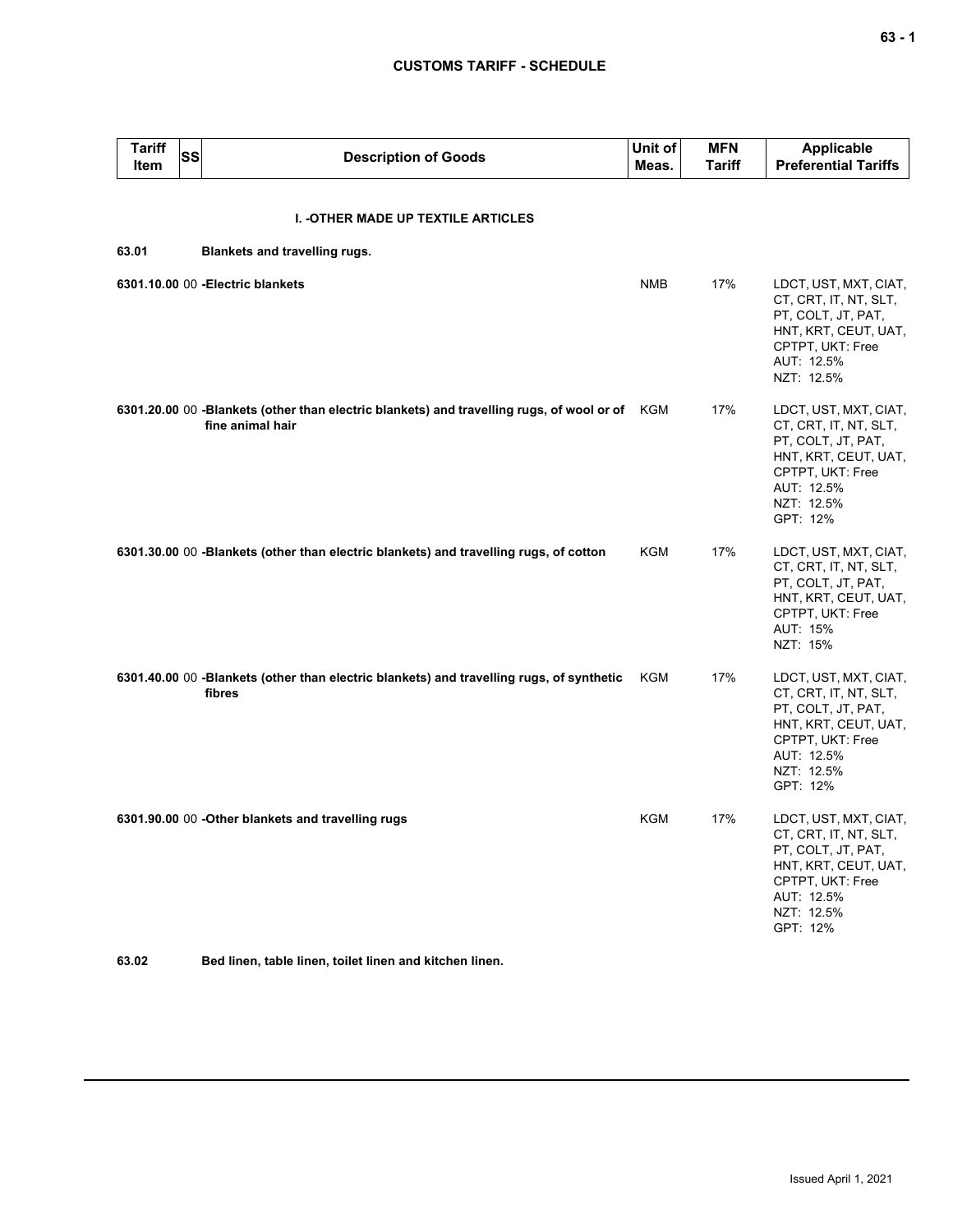| <b>Tariff</b><br>Item | SS | <b>Description of Goods</b>                    | Unit of<br>Meas.         | <b>MFN</b><br><b>Tariff</b> | Applicable<br><b>Preferential Tariffs</b>                                                                                                |
|-----------------------|----|------------------------------------------------|--------------------------|-----------------------------|------------------------------------------------------------------------------------------------------------------------------------------|
|                       |    | 6302.10.00 00 -Bed linen, knitted or crocheted | <b>NMB</b>               | 18%                         | LDCT, UST, MXT, CIAT,<br>CT, CRT, IT, NT, SLT,<br>PT, COLT, JT, PAT,<br>HNT, KRT, CEUT, UAT,<br>CPTPT, UKT: Free<br>AUT: 11%<br>NZT: 11% |
|                       |    | -Other bed linen, printed:                     |                          |                             |                                                                                                                                          |
| 6302.21.00            |    | --Of cotton                                    |                          | 17%                         | LDCT, UST, MXT, CIAT,<br>CT, CRT, IT, NT, SLT,<br>PT, COLT, JT, PAT,<br>HNT, KRT, CEUT, UAT,<br>CPTPT, UKT: Free                         |
|                       |    |                                                | <b>NMB</b><br><b>NMB</b> |                             |                                                                                                                                          |
|                       |    | 6302.22.00 00 - - Of man-made fibres           | <b>NMB</b>               | 18%                         | LDCT, UST, MXT, CIAT,<br>CT, CRT, IT, NT, SLT,<br>PT, COLT, JT, PAT,<br>HNT, KRT, CEUT, UAT,<br>CPTPT, UKT: Free<br>AUT: 11%<br>NZT: 11% |
|                       |    | 6302.29.00 00 - - Of other textile materials   | <b>NMB</b>               | 17%                         | LDCT, UST, MXT, CIAT,<br>CT, CRT, IT, NT, SLT,<br>PT, COLT, JT, PAT,<br>HNT, KRT, CEUT, UAT,<br>CPTPT, UKT: Free                         |
|                       |    | -Other bed linen:                              |                          |                             |                                                                                                                                          |
| 6302.31.00            |    | - -Of cotton                                   | NMB                      | 17%                         | LDCT, UST, MXT, CIAT,<br>CT, CRT, IT, NT, SLT,<br>PT, COLT, JT, PAT,<br>HNT, KRT, CEUT, UAT,<br>CPTPT, UKT: Free                         |
|                       |    |                                                | <b>NMB</b>               |                             |                                                                                                                                          |
| 6302.32.00            |    | - - Of man-made fibres                         |                          | 18%                         | LDCT, UST, MXT, CIAT,<br>CT, CRT, IT, NT, SLT,<br>PT, COLT, JT, PAT,<br>HNT, KRT, CEUT, UAT,<br>CPTPT, UKT: Free<br>AUT: 11%<br>NZT: 11% |
|                       |    |                                                | NMB<br>NMB               |                             |                                                                                                                                          |
|                       |    |                                                | NMB                      |                             |                                                                                                                                          |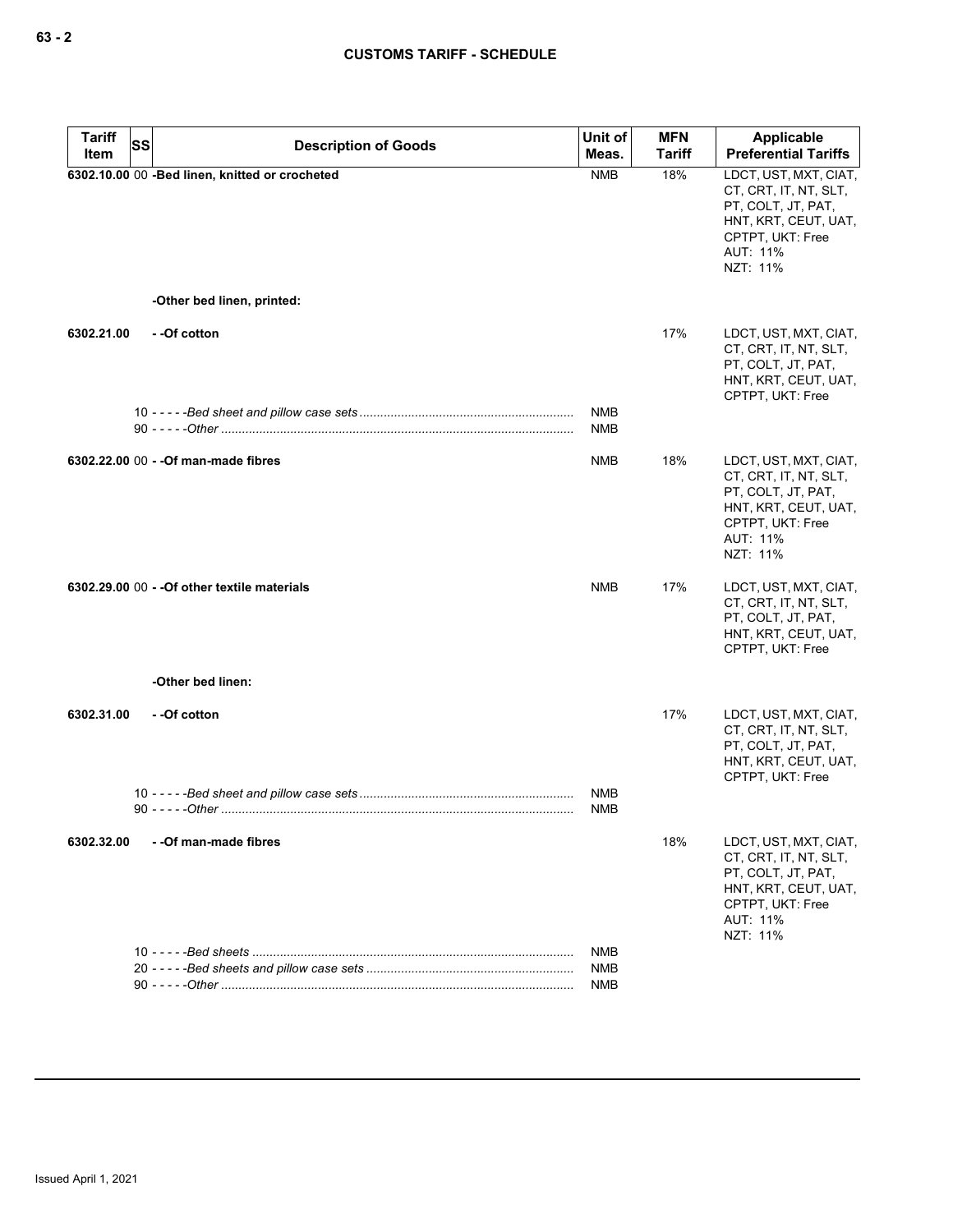| <b>Tariff</b>               | SS | <b>Description of Goods</b>                                                                | Unit of                  | <b>MFN</b>    | <b>Applicable</b>                                                                                                                        |
|-----------------------------|----|--------------------------------------------------------------------------------------------|--------------------------|---------------|------------------------------------------------------------------------------------------------------------------------------------------|
| Item                        |    |                                                                                            | Meas.                    | <b>Tariff</b> | <b>Preferential Tariffs</b>                                                                                                              |
|                             |    | 6302.39.00 00 - - Of other textile materials                                               | <b>NMB</b>               | 17%           | LDCT, UST, MXT, CIAT,<br>CT, CRT, IT, NT, SLT,<br>PT, COLT, JT, PAT,<br>HNT, KRT, CEUT, UAT,<br>CPTPT, UKT: Free<br>AUT: 15%<br>NZT: 15% |
|                             |    | 6302.40.00 00 - Table linen, knitted or crocheted                                          | KGM                      | 18%           | LDCT, UST, MXT, CIAT,<br>CT, CRT, IT, NT, SLT,<br>PT, COLT, JT, PAT,<br>HNT, KRT, CEUT, UAT,<br>CPTPT, UKT: Free                         |
|                             |    | -Other table linen:                                                                        |                          |               |                                                                                                                                          |
| 6302.51.00                  |    | - -Of cotton                                                                               |                          | 17%           | LDCT, UST, MXT, CIAT,<br>CT, CRT, IT, NT, SLT,<br>PT, COLT, JT, PAT,<br>HNT, KRT, CEUT, UAT,<br>CPTPT, UKT: Free                         |
|                             |    |                                                                                            | <b>KGM</b><br>KGM        |               |                                                                                                                                          |
| 6302.53.00                  |    | - - Of man-made fibres                                                                     |                          | 18%           | LDCT, UST, MXT, CIAT,<br>CT, CRT, IT, NT, SLT,<br>PT, COLT, JT, PAT,<br>HNT, KRT, CEUT, UAT,<br>CPTPT, UKT: Free                         |
|                             |    |                                                                                            | <b>KGM</b><br><b>KGM</b> |               |                                                                                                                                          |
| 6302.59                     |    | - - Of other textile materials                                                             |                          |               |                                                                                                                                          |
| 6302.59.10 00 - - - Of flax |    |                                                                                            | KGM                      | 9%            | LDCT, GPT, UST, MXT,<br>CIAT, CT, CRT, IT, NT,<br>SLT, PT, COLT, JT,<br>PAT, HNT, KRT, CEUT,<br>UAT, CPTPT,<br><b>UKT: Free</b>          |
| 6302.59.90 00 - - -Other    |    |                                                                                            | KGM                      | 17%           | LDCT, UST, MXT, CIAT,<br>CT, CRT, IT, NT, SLT,<br>PT, COLT, JT, PAT,<br>HNT, KRT, CEUT, UAT,<br>CPTPT, UKT: Free                         |
| 6302.60.00                  |    | -Toilet linen and kitchen linen, of terry towelling or similar terry fabrics,<br>of cotton |                          | 17%           | LDCT, UST, MXT, CIAT,<br>CT, CRT, IT, NT, SLT,<br>PT, COLT, JT, PAT,<br>HNT, KRT, CEUT, UAT,<br>CPTPT, UKT: Free                         |
|                             |    |                                                                                            | KGM<br>KGM               |               |                                                                                                                                          |
|                             |    |                                                                                            | KGM<br>KGM               |               |                                                                                                                                          |
|                             |    |                                                                                            |                          |               |                                                                                                                                          |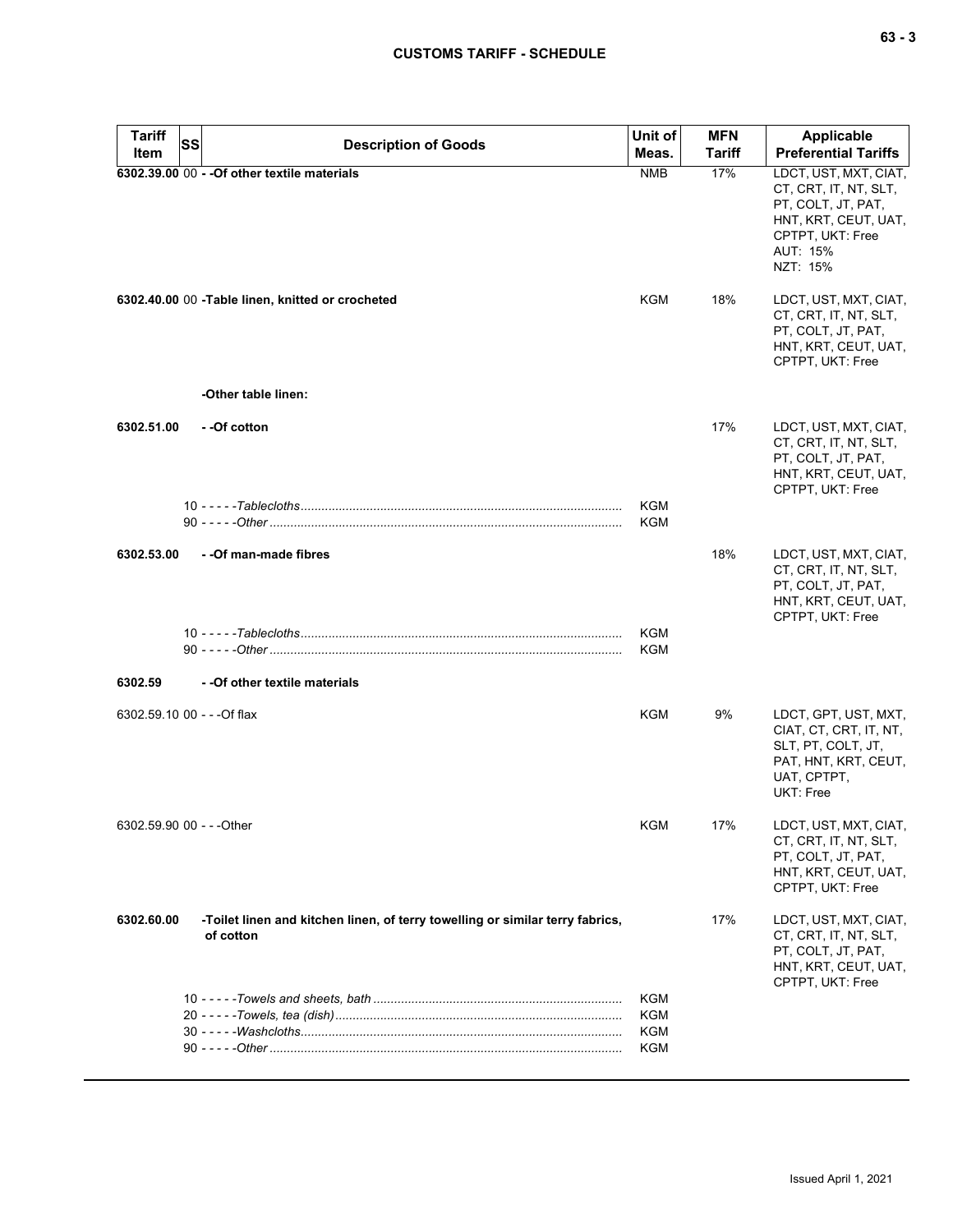| <b>Tariff</b><br><b>SS</b><br>Item | <b>Description of Goods</b>                                               | Unit of<br>Meas. | <b>MFN</b><br><b>Tariff</b> | Applicable<br><b>Preferential Tariffs</b>                                                                                                |
|------------------------------------|---------------------------------------------------------------------------|------------------|-----------------------------|------------------------------------------------------------------------------------------------------------------------------------------|
|                                    | -Other:                                                                   |                  |                             |                                                                                                                                          |
|                                    | 6302.91.00 00 - - Of cotton                                               | <b>KGM</b>       | 17%                         | LDCT, UST, MXT, CIAT,<br>CT, CRT, IT, NT, SLT,<br>PT, COLT, JT, PAT,<br>HNT, KRT, CEUT, UAT,<br>CPTPT, UKT: Free                         |
|                                    | 6302.93.00 00 - - Of man-made fibres                                      | <b>KGM</b>       | 18%                         | LDCT, UST, MXT, CIAT,<br>CT, CRT, IT, NT, SLT,<br>PT, COLT, JT, PAT,<br>HNT, KRT, CEUT, UAT,<br>CPTPT, UKT: Free<br>AUT: 11%<br>NZT: 11% |
| 6302.99                            | - - Of other textile materials                                            |                  |                             |                                                                                                                                          |
| 6302.99.10 00 - - - Of flax        |                                                                           | <b>KGM</b>       | 16%                         | LDCT, UST, MXT, CIAT,<br>CT, CRT, IT, NT, SLT,<br>PT, COLT, JT, PAT,<br>HNT, KRT, CEUT, UAT,<br>CPTPT, UKT: Free<br>GPT: 12%             |
| 6302.99.90 00 - - - Other          |                                                                           | <b>KGM</b>       | 17%                         | LDCT, UST, MXT, CIAT,<br>CT, CRT, IT, NT, SLT,<br>PT, COLT, JT, PAT,<br>HNT, KRT, CEUT, UAT,<br>CPTPT, UKT: Free                         |
| 63.03                              | Curtains (including drapes) and interior blinds; curtain or bed valances. |                  |                             |                                                                                                                                          |
|                                    | -Knitted or crocheted:                                                    |                  |                             |                                                                                                                                          |
|                                    | 6303.12.00 00 - - Of synthetic fibres                                     | <b>KGM</b>       | 18%                         | LDCT, UST, MXT, CIAT,<br>CT, CRT, IT, NT, SLT,<br>PT, COLT, JT, PAT,<br>HNT, KRT, CEUT, UAT,<br>CPTPT, UKT: Free                         |
|                                    | 6303.19.00 00 - - Of other textile materials                              | KGM              | 18%                         | LDCT, UST, MXT, CIAT,<br>CT, CRT, IT, NT, SLT,<br>PT, COLT, JT, PAT,<br>HNT, KRT, CEUT, UAT,<br>CPTPT, UKT: Free                         |
|                                    | -Other:                                                                   |                  |                             |                                                                                                                                          |
|                                    | 6303.91.00 00 - - Of cotton                                               | <b>KGM</b>       | 17%                         | LDCT, UST, MXT, CIAT,<br>CT, CRT, IT, NT, SLT,<br>PT, COLT, JT, PAT,<br>HNT, KRT, CEUT, UAT,<br>CPTPT, UKT: Free                         |
| 6303.92                            | - - Of synthetic fibres                                                   |                  |                             |                                                                                                                                          |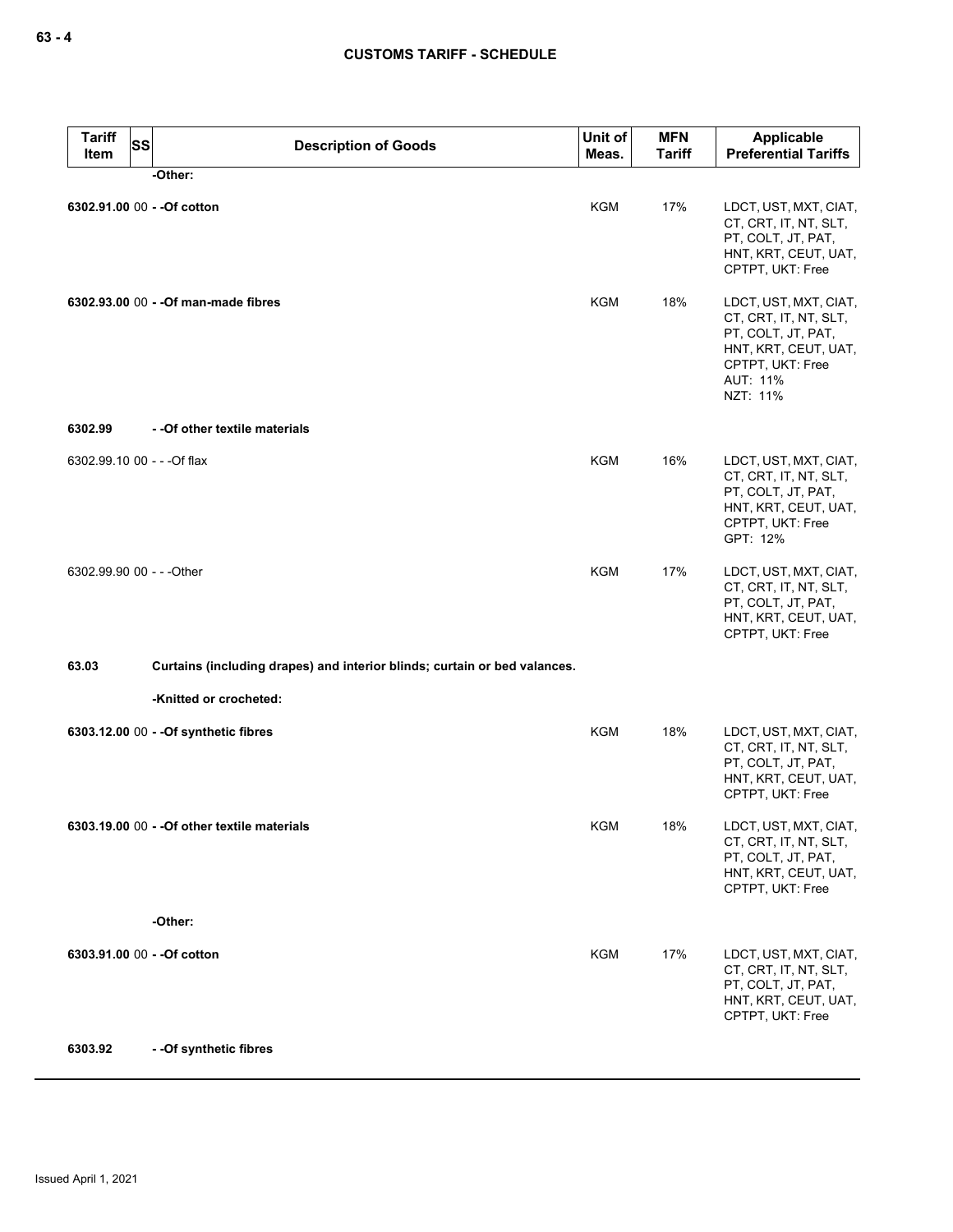| <b>Tariff</b><br><b>SS</b> | <b>Description of Goods</b>                                            | Unit of           | <b>MFN</b>    | Applicable                                                                                                                |
|----------------------------|------------------------------------------------------------------------|-------------------|---------------|---------------------------------------------------------------------------------------------------------------------------|
| Item                       |                                                                        | Meas.             | <b>Tariff</b> | <b>Preferential Tariffs</b>                                                                                               |
|                            | 6303.92.10 00 - - - Made up from fabrics of tariff item No. 5407.61.10 | <b>KGM</b>        | 18%           | LDCT, UST, MXT, CIAT,<br>CT, CRT, IT, NT, SLT,<br>PT, COLT, JT, PAT,<br>HNT, KRT, CEUT, UAT,<br>CPTPT, UKT: Free          |
| 6303.92.90                 | $-$ - -Other                                                           |                   | 18%           | LDCT, UST, MXT, CIAT,<br>CT, CRT, IT, NT, SLT,<br>PT, COLT, JT, PAT,<br>HNT, KRT, CEUT, UAT,<br>CPTPT, UKT: Free          |
|                            |                                                                        | <b>KGM</b><br>KGM |               |                                                                                                                           |
|                            | 6303.99.00 00 - - Of other textile materials                           | KGM               | 18%           | LDCT, UST, MXT, CIAT,<br>CT, CRT, IT, NT, SLT,<br>PT, COLT, JT, PAT,<br>HNT, KRT, CEUT, UAT,<br>CPTPT, UKT: Free          |
| 63.04                      | Other furnishing articles, excluding those of heading 94.04.           |                   |               |                                                                                                                           |
|                            | -Bedspreads:                                                           |                   |               |                                                                                                                           |
|                            | 6304.11.00 00 - - Knitted or crocheted                                 | <b>NMB</b>        | 18%           | LDCT, UST, MXT, CIAT,<br>CT, CRT, IT, NT, SLT,<br>PT, COLT, JT, PAT,<br>HNT, KRT, CEUT, UAT,<br>CPTPT, UKT: Free          |
| 6304.19.00 00 - - Other    |                                                                        | <b>NMB</b>        | 18%           | LDCT, UST, MXT, CIAT,<br>CT, CRT, IT, NT, SLT,<br>PT, COLT, JT, PAT,<br>HNT, KRT, CEUT, UAT,<br>CPTPT, UKT: Free          |
|                            | 6304.20.00 00 -Bed nets specified in Subheading Note 1 to this Chapter | KGM               | 18%           | LDCT, UST, MXT, CIAT,<br>CT, CRT, IT, NT, SLT,<br>PT, COLT, JT, PAT,<br>HNT, KRT, CEUT, UAT,<br>CPTPT, UKT: Free          |
|                            | -Other:                                                                |                   |               |                                                                                                                           |
| 6304.91                    | - -Knitted or crocheted                                                |                   |               |                                                                                                                           |
|                            | 6304.91.10 00 - - - Seat covers for motor vehicles                     | <b>KGM</b>        | 15.5%         | CCCT, LDCT, UST,<br>MXT, CIAT, CT, CRT,<br>IT, NT, SLT, PT, COLT,<br>JT, PAT, HNT, KRT,<br>CEUT, UAT, CPTPT,<br>UKT: Free |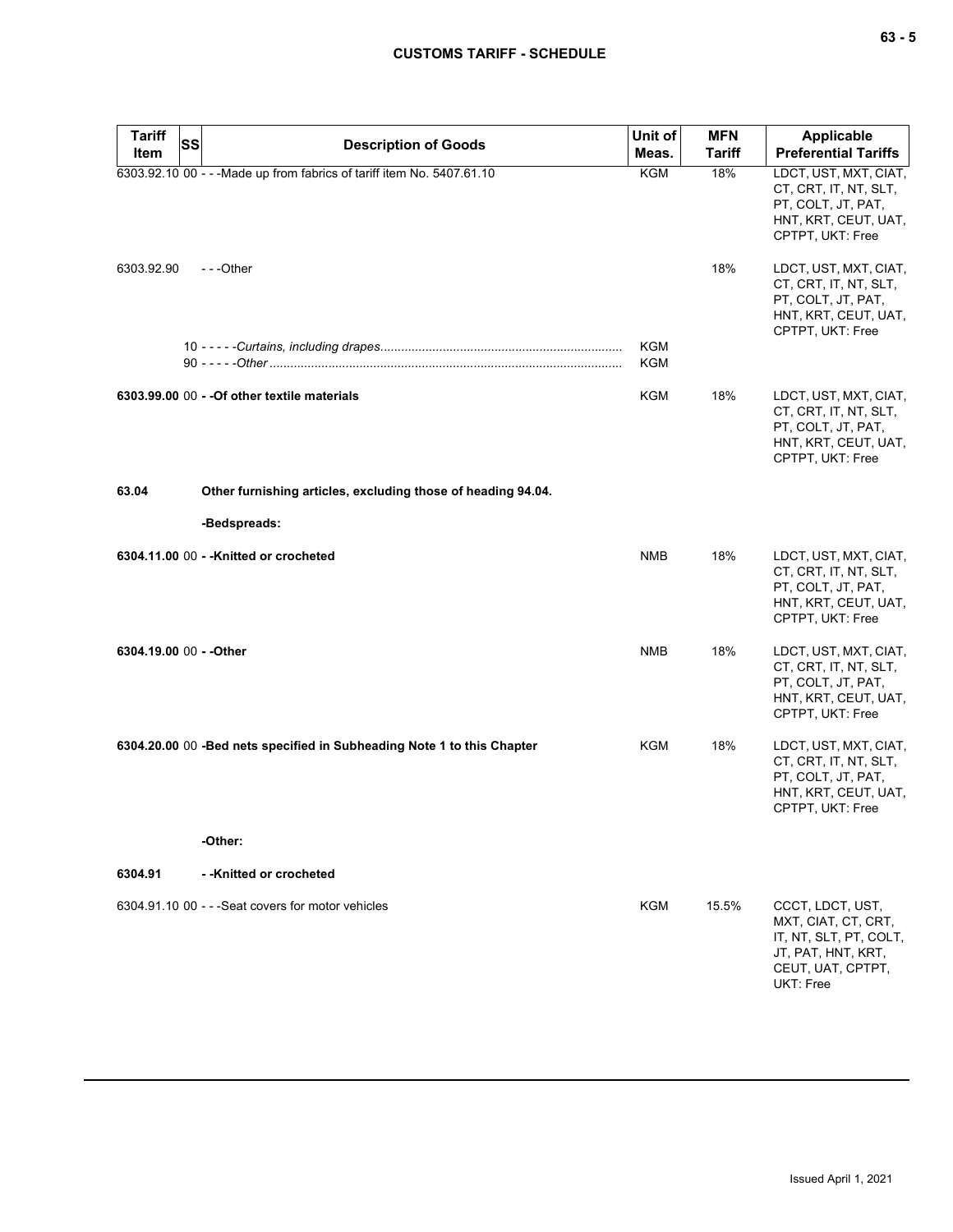| <b>Tariff</b><br><b>SS</b><br>Item | <b>Description of Goods</b>                              | Unit of<br>Meas. | <b>MFN</b><br><b>Tariff</b> | Applicable<br><b>Preferential Tariffs</b>                                                                                                    |
|------------------------------------|----------------------------------------------------------|------------------|-----------------------------|----------------------------------------------------------------------------------------------------------------------------------------------|
| 6304.91.90 00 - - - Other          |                                                          | <b>KGM</b>       | 18%                         | LDCT, UST, MXT, CIAT,<br>CT, CRT, IT, NT, SLT,<br>PT, COLT, JT, PAT,<br>HNT, KRT, CEUT, UAT,<br>CPTPT, UKT: Free                             |
| 6304.92                            | --Not knitted or crocheted, of cotton                    |                  |                             |                                                                                                                                              |
|                                    | 6304.92.10 00 - - - Seat covers for motor vehicles       | KGM              | 15.5%                       | CCCT, LDCT, UST,<br>MXT, CIAT, CT, CRT,<br>IT, NT, SLT, PT, COLT,<br>JT, PAT, HNT, KRT,<br>CEUT, UAT, CPTPT,<br>UKT: Free                    |
| 6304.92.90 00 - - - Other          |                                                          | KGM              | 17%                         | LDCT, UST, MXT, CIAT,<br>CT, CRT, IT, NT, SLT,<br>PT, COLT, JT, PAT,<br>HNT, KRT, CEUT, UAT,<br>CPTPT, UKT: Free                             |
| 6304.93                            | --Not knitted or crocheted, of synthetic fibres          |                  |                             |                                                                                                                                              |
|                                    | 6304.93.10 00 - - - Seat covers for motor vehicles       | <b>KGM</b>       | 15.5%                       | CCCT, LDCT, UST,<br>MXT, CIAT, CT, CRT,<br>IT, NT, SLT, PT, COLT,<br>JT, PAT, HNT, KRT,<br>CEUT, UAT, CPTPT,<br>UKT: Free                    |
| 6304.93.90 00 - - - Other          |                                                          | <b>KGM</b>       | 18%                         | LDCT, UST, MXT, CIAT,<br>CT, CRT, IT, NT, SLT,<br>PT, COLT, JT, PAT,<br>HNT, KRT, CEUT, UAT,<br>CPTPT, UKT: Free<br>AUT: 11%<br>NZT: 11%     |
| 6304.99                            | - - Not knitted or crocheted, of other textile materials |                  |                             |                                                                                                                                              |
|                                    | 6304.99.10 00 - - - Seat covers for motor vehicles       | KGM              | 15.5%                       | CCCT, LDCT, UST,<br>MXT, CIAT, CT, CRT,<br>IT, NT, SLT, PT, COLT,<br>JT, PAT, HNT, KRT,<br>CEUT, UAT, CPTPT,<br>UKT: Free                    |
| 6304.99.90 00 - - - Other          |                                                          | KGM              | 17%                         | LDCT, UST, MXT, CIAT,<br>CT, CRT, IT, NT, SLT,<br>PT, COLT, JT, PAT,<br>HNT, KRT, CEUT, UAT,<br>CPTPT, UKT: Free<br>AUT: 13.5%<br>NZT: 13.5% |
| 63.05                              | Sacks and bags, of a kind used for the packing of goods. |                  |                             |                                                                                                                                              |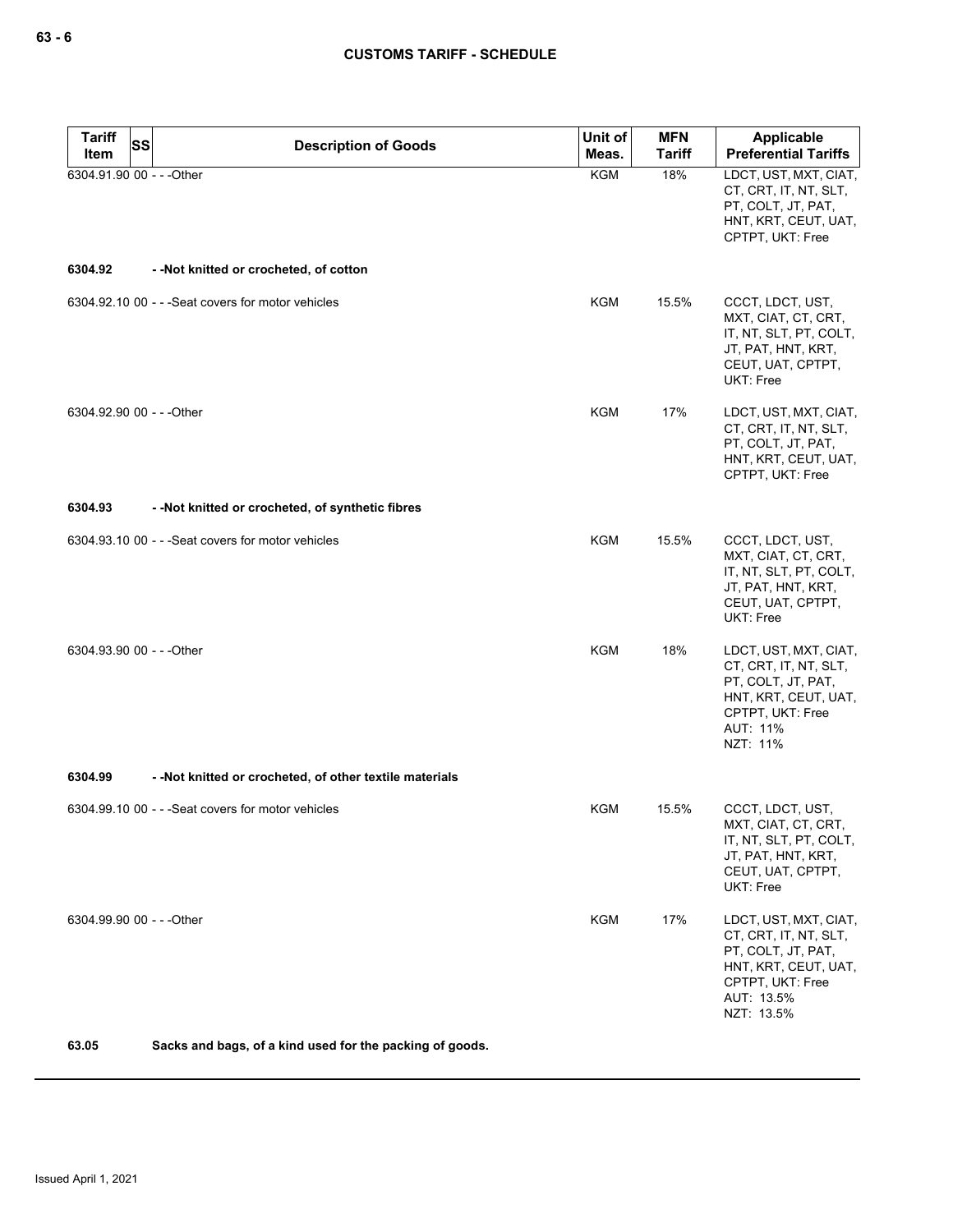| $\sim$<br>., |  |
|--------------|--|
|--------------|--|

| Tariff<br>SS<br>Item     | <b>Description of Goods</b>                                                                           | Unit of<br>Meas.  | <b>MFN</b><br>Tariff | Applicable<br><b>Preferential Tariffs</b>                                                                                |
|--------------------------|-------------------------------------------------------------------------------------------------------|-------------------|----------------------|--------------------------------------------------------------------------------------------------------------------------|
|                          | 6305.10.00 00 -Of jute or of other textile bast fibres of heading 53.03                               | KGM               | 5%                   | LDCT, GPT, UST, MXT,<br>CIAT, CT, CRT, IT, NT,<br>SLT, PT, COLT, JT,<br>PAT, HNT, KRT, CEUT,<br>UAT, CPTPT,<br>UKT: Free |
| 6305.20.00 00 -Of cotton |                                                                                                       | KGM               | 17%                  | LDCT, UST, MXT, CIAT,<br>CT, CRT, IT, NT, SLT,<br>PT, COLT, JT, PAT,<br>HNT, KRT, CEUT, UAT,<br>CPTPT, UKT: Free         |
|                          | -Of man-made textile materials:                                                                       |                   |                      |                                                                                                                          |
|                          | 6305.32.00 00 - - Flexible intermediate bulk containers                                               | KGM               | 18%                  | LDCT, UST, MXT, CIAT,<br>CT, CRT, IT, NT, SLT,<br>PT, COLT, JT, PAT,<br>HNT, KRT, CEUT, UAT,<br>CPTPT, UKT: Free         |
| 6305.33.00               | - - Other, of polyethylene or polypropylene strip or the like                                         |                   | 18%                  | LDCT, UST, MXT, CIAT,<br>CT, CRT, IT, NT, SLT,<br>PT, COLT, JT, PAT,<br>HNT, KRT, CEUT, UAT,<br>CPTPT, UKT: Free         |
|                          |                                                                                                       | <b>KGM</b><br>KGM |                      |                                                                                                                          |
| 6305.39.00 00 - - Other  |                                                                                                       | KGM               | 18%                  | LDCT, UST, MXT, CIAT,<br>CT, CRT, IT, NT, SLT,<br>PT, COLT, JT, PAT,<br>HNT, KRT, CEUT, UAT,<br>CPTPT, UKT: Free         |
|                          | 6305.90.00 00 -Of other textile materials                                                             | KGM               | 5%                   | LDCT, GPT, UST, MXT,<br>CIAT, CT, CRT, IT, NT,<br>SLT, PT, COLT, JT,<br>PAT, HNT, KRT, CEUT,<br>UAT, CPTPT,<br>UKT: Free |
| 63.06                    | Tarpaulins, awnings and sunblinds; tents; sails for boats, sailboards or<br>landcraft; camping goods. |                   |                      |                                                                                                                          |
|                          | -Tarpaulins, awnings and sunblinds:                                                                   |                   |                      |                                                                                                                          |
|                          | 6306.12.00 00 - - Of synthetic fibres                                                                 | KGM               | 18%                  | LDCT, UST, MXT, CIAT,<br>CT, CRT, IT, NT, SLT,<br>PT, COLT, JT, PAT,<br>HNT, KRT, CEUT, UAT,<br>CPTPT, UKT: Free         |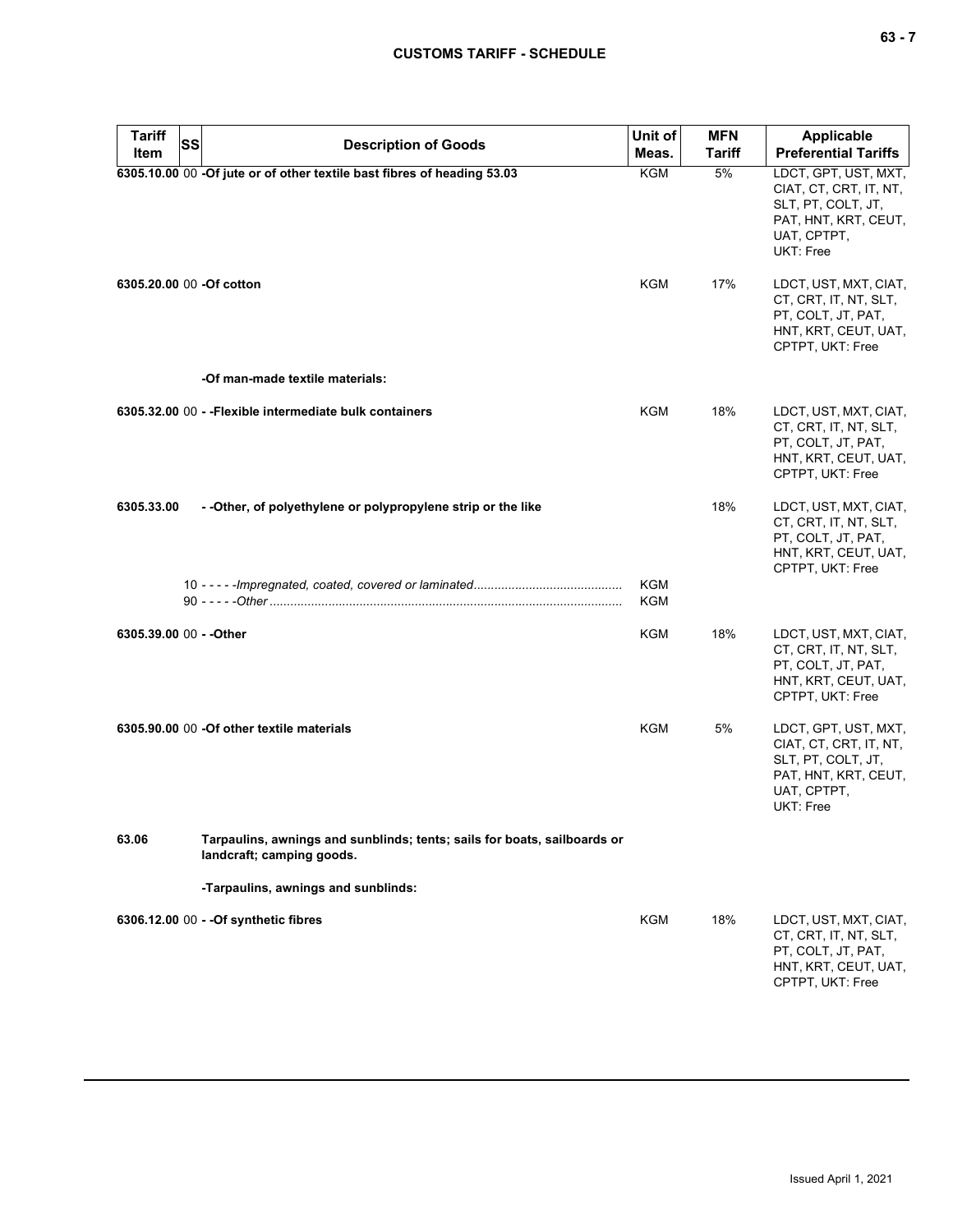| <b>Tariff</b><br>SS<br>Item   | <b>Description of Goods</b>                             | Unit of<br>Meas.  | <b>MFN</b><br><b>Tariff</b> | Applicable<br><b>Preferential Tariffs</b>                                                                                    |
|-------------------------------|---------------------------------------------------------|-------------------|-----------------------------|------------------------------------------------------------------------------------------------------------------------------|
|                               | 6306.19.00 00 - - Of other textile materials<br>-Tents: |                   | 17%                         | LDCT, UST, MXT, CIAT,<br>CT, CRT, IT, NT, SLT,<br>PT, COLT, JT, PAT,<br>HNT, KRT, CEUT, UAT,<br>CPTPT, UKT: Free             |
| 6306.22.00                    | --Of synthetic fibres                                   | <b>NMB</b>        | 18%                         | LDCT, UST, MXT, CIAT,<br>CT, CRT, IT, NT, SLT,<br>PT, COLT, JT, PAT,<br>HNT, KRT, CEUT, UAT,<br>CPTPT, UKT: Free             |
|                               |                                                         | <b>NMB</b><br>NMB |                             |                                                                                                                              |
|                               | 6306.29.00 00 - - Of other textile materials            | <b>NMB</b>        | 17%                         | LDCT, UST, MXT, CIAT,<br>CT, CRT, IT, NT, SLT,<br>PT, COLT, JT, PAT,<br>HNT, KRT, CEUT, UAT,<br>CPTPT, UKT: Free             |
| 6306.30.00 00 -Sails          |                                                         | KGM               | 16%                         | LDCT, UST, MXT, CIAT,<br>CT, CRT, IT, NT, SLT,<br>PT, COLT, JT, PAT,<br>HNT, KRT, CEUT, UAT,<br>CPTPT, UKT: Free<br>GPT: 10% |
|                               | 6306.40.00 00 -Pneumatic mattresses                     | <b>NMB</b>        | 12%                         | LDCT, UST, MXT, CIAT,<br>CT, CRT, IT, NT, SLT,<br>PT, COLT, JT, PAT,<br>HNT, KRT, CEUT, UAT,<br>CPTPT, UKT: Free<br>GPT: 8%  |
| 6306.90                       | -Other                                                  |                   |                             |                                                                                                                              |
| 6306.90.10 00 - - - Of cotton |                                                         | <b>KGM</b>        | 17%                         | LDCT, UST, MXT, CIAT,<br>CT, CRT, IT, NT, SLT,<br>PT, COLT, JT, PAT,<br>HNT, KRT, CEUT, UAT,<br>CPTPT, UKT: Free             |
| 6306.90.90 00 - - - Other     |                                                         | KGM               | 18%                         | LDCT, UST, MXT, CIAT,<br>CT, CRT, IT, NT, SLT,<br>PT, COLT, JT, PAT,<br>HNT, KRT, CEUT, UAT,<br>CPTPT, UKT: Free             |
| 63.07                         | Other made up articles, including dress patterns.       |                   |                             |                                                                                                                              |

**6307.10 -Floor-cloths, dish-cloths, dusters and similar cleaning cloths**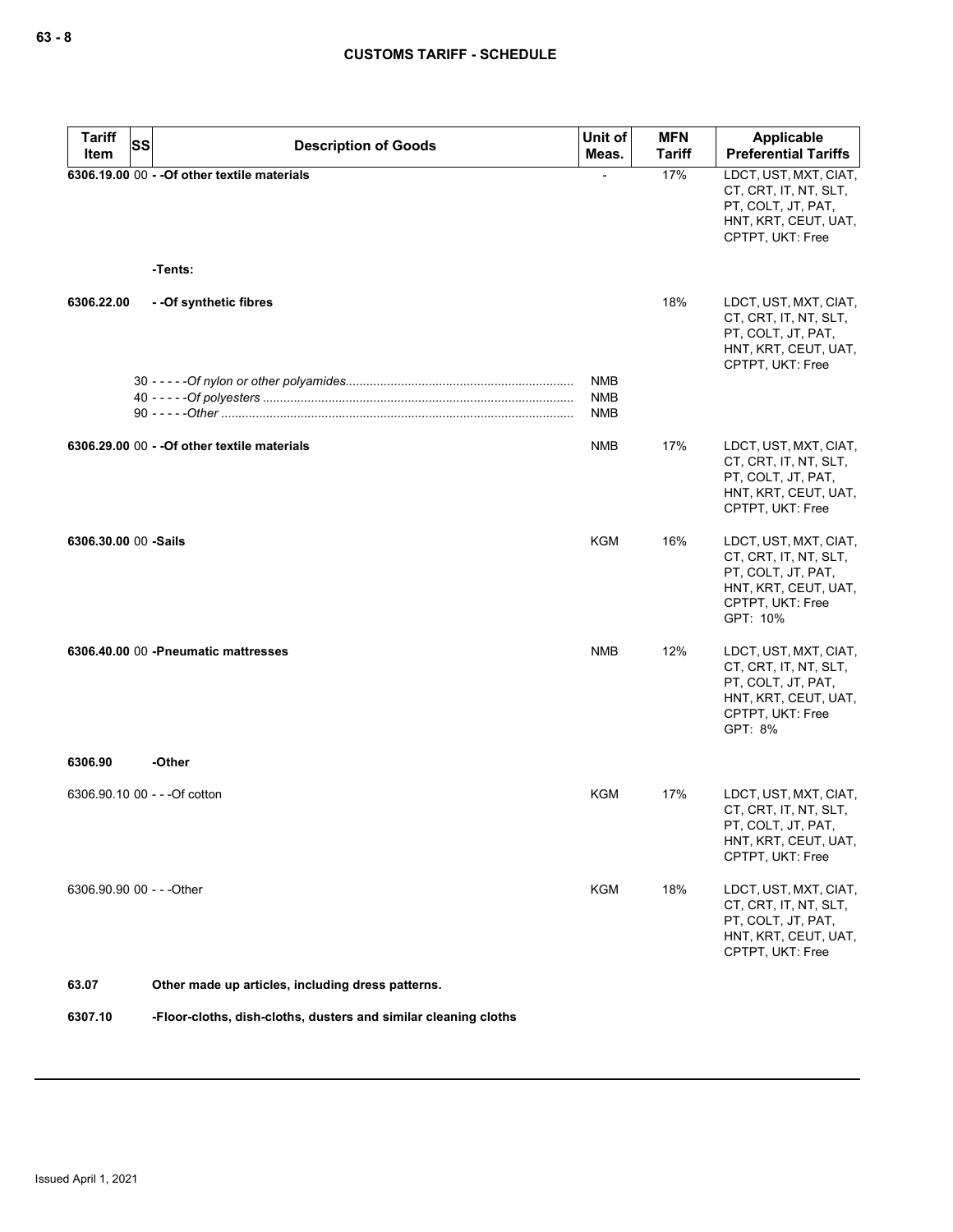# **CUSTOMS TARIFF - SCHEDULE**

| <b>Tariff</b>             | SS<br><b>Description of Goods</b> |                                                                                                                                                                                                                                                                                                                                                                                                                                                                                                                                                                                                                                                                                                                                                                                | Unit of    | <b>MFN</b>    | <b>Applicable</b>                                                                                                           |
|---------------------------|-----------------------------------|--------------------------------------------------------------------------------------------------------------------------------------------------------------------------------------------------------------------------------------------------------------------------------------------------------------------------------------------------------------------------------------------------------------------------------------------------------------------------------------------------------------------------------------------------------------------------------------------------------------------------------------------------------------------------------------------------------------------------------------------------------------------------------|------------|---------------|-----------------------------------------------------------------------------------------------------------------------------|
| Item                      |                                   |                                                                                                                                                                                                                                                                                                                                                                                                                                                                                                                                                                                                                                                                                                                                                                                | Meas.      | <b>Tariff</b> | <b>Preferential Tariffs</b>                                                                                                 |
|                           |                                   | 6307.10.10 00 - - - Industrial shop towels, hemmed, of a width of 43 cm or more but not<br>exceeding 56 cm and a length of 43 cm or more but not exceeding 61 cm,<br>of unbleached woven fabrics solely of cotton or of cotton and man-made<br>fibres, measuring per single yarn 420 decitex to 1,000 decitex and having<br>not less than 78 yarns but not more than 133 yarns per 10 cm in the warp<br>and not less than 78 yarns but not more than 137 yarns per 10 cm in the<br>weft, of a weight of 135 g/m <sup>2</sup> or more but not exceeding 203 g/m <sup>2</sup>                                                                                                                                                                                                    | KGM        | 17%           | LDCT, GPT, UST, MXT,<br>CIAT, CT, CRT, IT, NT,<br>SLT, PT, COLT, JT,<br>PAT, HNT, KRT, CEUT,<br>UAT, CPTPT,<br>UKT: Free    |
| 6307.10.90 00 - - - Other |                                   |                                                                                                                                                                                                                                                                                                                                                                                                                                                                                                                                                                                                                                                                                                                                                                                | KGM        | 17%           | LDCT, UST, MXT, CIAT,<br>CT, CRT, IT, NT, SLT,<br>PT, COLT, JT, PAT,<br>HNT, KRT, CEUT, UAT,<br>CPTPT, UKT: Free            |
|                           |                                   | 6307.20.00 00 - Life-jackets and life-belts                                                                                                                                                                                                                                                                                                                                                                                                                                                                                                                                                                                                                                                                                                                                    | <b>NMB</b> | 17%           | LDCT, UST, MXT, CIAT,<br>CT, CRT, IT, NT, SLT,<br>PT, COLT, JT, PAT,<br>HNT, KRT, CEUT, UAT,<br>CPTPT, UKT: Free            |
| 6307.90                   |                                   | -Other                                                                                                                                                                                                                                                                                                                                                                                                                                                                                                                                                                                                                                                                                                                                                                         |            |               |                                                                                                                             |
|                           |                                   | 6307.90.10 00 - - - Burial shrouds;<br>Climbing harnesses, for climbing or mountaineering, manufactured to the<br>standards of the Union Internationale des Associations d'Alpinisme;<br>Marine evacuation chutes, for use in the manufacture of marine<br>evacuation systems;<br>Respirators, NIOSH approved or equivalent, consisting of several layers<br>of nonwovens of man-made fibres, whether or not treated with activated<br>carbon, with or without an exhalation valve, to be employed in a noxious<br>atmosphere;<br>Sample books of textile wall coverings of subheading 5905.00;<br>Tubular webbing, for climbing or mountaineering;<br>Wire-edged ribbon for use in the manufacture of articles put up for retail<br>sale as festive articles of heading 95.05 | <b>KGM</b> | Free          | LDCT, GPT, UST, MXT,<br>CIAT, CT, CRT, IT, NT,<br>SLT, PT, COLT, JT,<br>PAT, HNT, KRT, CEUT,<br>UAT, CPTPT,<br>UKT: Free    |
|                           |                                   | 6307.90.30 00 - - - Belts for occupational use                                                                                                                                                                                                                                                                                                                                                                                                                                                                                                                                                                                                                                                                                                                                 | KGM        | 12%           | LDCT, UST, MXT, CIAT,<br>CT, CRT, IT, NT, SLT,<br>PT, COLT, JT, PAT,<br>HNT, KRT, CEUT, UAT,<br>CPTPT, UKT: Free<br>GPT: 8% |
|                           |                                   | 6307.90.40 00 - - - Furniture moving pads                                                                                                                                                                                                                                                                                                                                                                                                                                                                                                                                                                                                                                                                                                                                      | <b>NMB</b> | 17%           | LDCT, UST, MXT, CIAT,<br>CT, CRT, IT, NT, SLT,<br>PT, COLT, JT, PAT,<br>HNT, KRT, CEUT, UAT,<br>CPTPT, UKT: Free            |
|                           |                                   | 6307.90.50 00 - - - Shells for use in the manufacture of articles of subheading 9404.90                                                                                                                                                                                                                                                                                                                                                                                                                                                                                                                                                                                                                                                                                        | <b>KGM</b> | 14%           | CCCT, LDCT, UST,<br>MXT, CIAT, CT, CRT,<br>IT, NT, SLT, PT, COLT,<br>JT, PAT, HNT, KRT,<br>CEUT, UAT, CPTPT,<br>UKT: Free   |
|                           |                                   | ---Other:                                                                                                                                                                                                                                                                                                                                                                                                                                                                                                                                                                                                                                                                                                                                                                      |            |               |                                                                                                                             |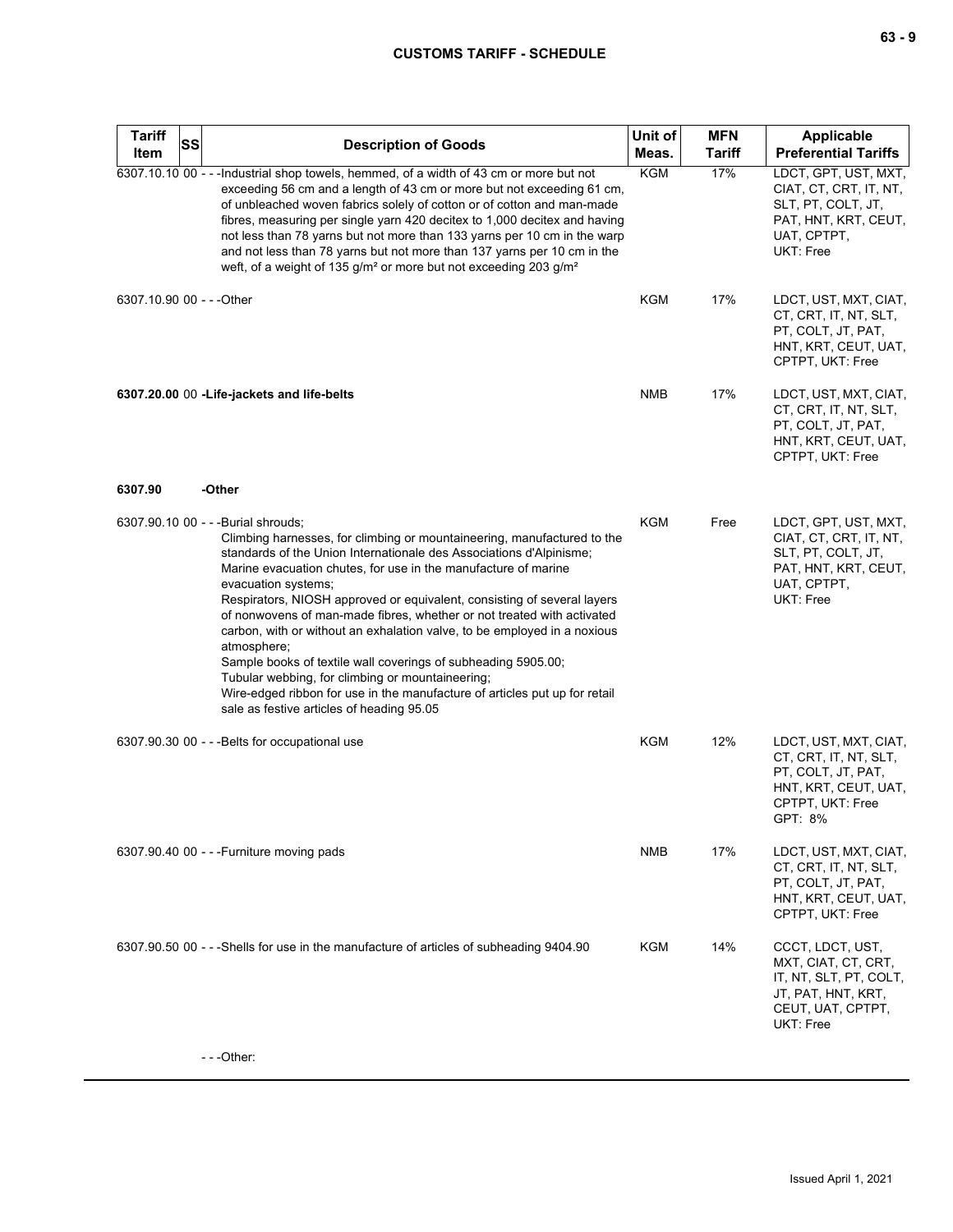| <b>Tariff</b><br>Item | <b>SS</b><br><b>Description of Goods</b>                                                                                                                                                                                                        | Unit of<br>Meas. | <b>MFN</b><br><b>Tariff</b> | Applicable<br><b>Preferential Tariffs</b>                                                                                   |
|-----------------------|-------------------------------------------------------------------------------------------------------------------------------------------------------------------------------------------------------------------------------------------------|------------------|-----------------------------|-----------------------------------------------------------------------------------------------------------------------------|
|                       | 6307.90.91 00 - - - - Solely of jute                                                                                                                                                                                                            | KGM              | 9%                          | LDCT, GPT, UST, MXT,<br>CIAT, CT, CRT, IT, NT,<br>SLT, PT, COLT, JT,<br>PAT, HNT, KRT, CEUT,<br>UAT, CPTPT,<br>UKT: Free    |
|                       | 6307.90.92 00 - - - - Of silk                                                                                                                                                                                                                   | KGM              | 16%                         | LDCT, UST, MXT, CIAT,<br>CT, CRT, IT, NT, SLT,<br>PT, COLT, JT, PAT,<br>HNT, KRT, CEUT, UAT,<br>CPTPT, UKT: Free<br>GPT: 8% |
|                       | 6307.90.93 00 - - - - Of cotton or other vegetable textile fibres, except solely of jute                                                                                                                                                        | KGM              | 17%                         | LDCT, UST, MXT, CIAT,<br>CT, CRT, IT, NT, SLT,<br>PT, COLT, JT, PAT,<br>HNT, KRT, CEUT, UAT,<br>CPTPT, UKT: Free            |
| 6307.90.99            | ---- Of other textile materials                                                                                                                                                                                                                 |                  | 18%                         | LDCT, UST, MXT, CIAT,<br>CT, CRT, IT, NT, SLT,<br>PT, COLT, JT, PAT,<br>HNT, KRT, CEUT, UAT,<br>CPTPT, UKT: Free            |
|                       |                                                                                                                                                                                                                                                 | KGM<br>KGM       |                             |                                                                                                                             |
|                       | II. - SETS                                                                                                                                                                                                                                      |                  |                             |                                                                                                                             |
|                       | 6308.00.00 00 Sets consisting of woven fabric and yarn, whether or not with<br>accessories, for making up into rugs, tapestries, embroidered table<br>cloths or serviettes, or similar textile articles, put up in packings for<br>retail sale. | <b>KGM</b>       | 18%                         | LDCT, UST, MXT, CIAT,<br>CT, CRT, IT, NT, SLT,<br>PT, COLT, JT, PAT,<br>HNT, KRT, CEUT, UAT,<br>CPTPT, UKT: Free            |
|                       | III. -WORN CLOTHING AND WORN TEXTILE ARTICLES; RAGS                                                                                                                                                                                             |                  |                             |                                                                                                                             |
| 6309.00               | Worn clothing and other worn articles.                                                                                                                                                                                                          |                  |                             |                                                                                                                             |
|                       | 6309.00.10 00 - - - Used textile articles for use in the manufacture of wiping rags                                                                                                                                                             | KGM              | Free                        | LDCT, GPT, UST, MXT,<br>CIAT, CT, CRT, IT, NT,<br>SLT, PT, COLT, JT,<br>PAT, HNT, KRT, CEUT,<br>UAT, CPTPT,<br>UKT: Free    |
|                       | 6309.00.90 00 - - - Other                                                                                                                                                                                                                       | <b>KGM</b>       | 18%                         | LDCT, UST, MXT, CIAT,<br>CT, CRT, IT, NT, SLT,<br>PT, COLT, JT, PAT,<br>HNT, KRT, CEUT, UAT,<br>CPTPT, UKT: Free            |
| 63.10                 | Used or new rags, scrap twine, cordage, rope and cables and worn out<br>articles of twine, cordage, rope or cables, of textile materials.                                                                                                       |                  |                             |                                                                                                                             |